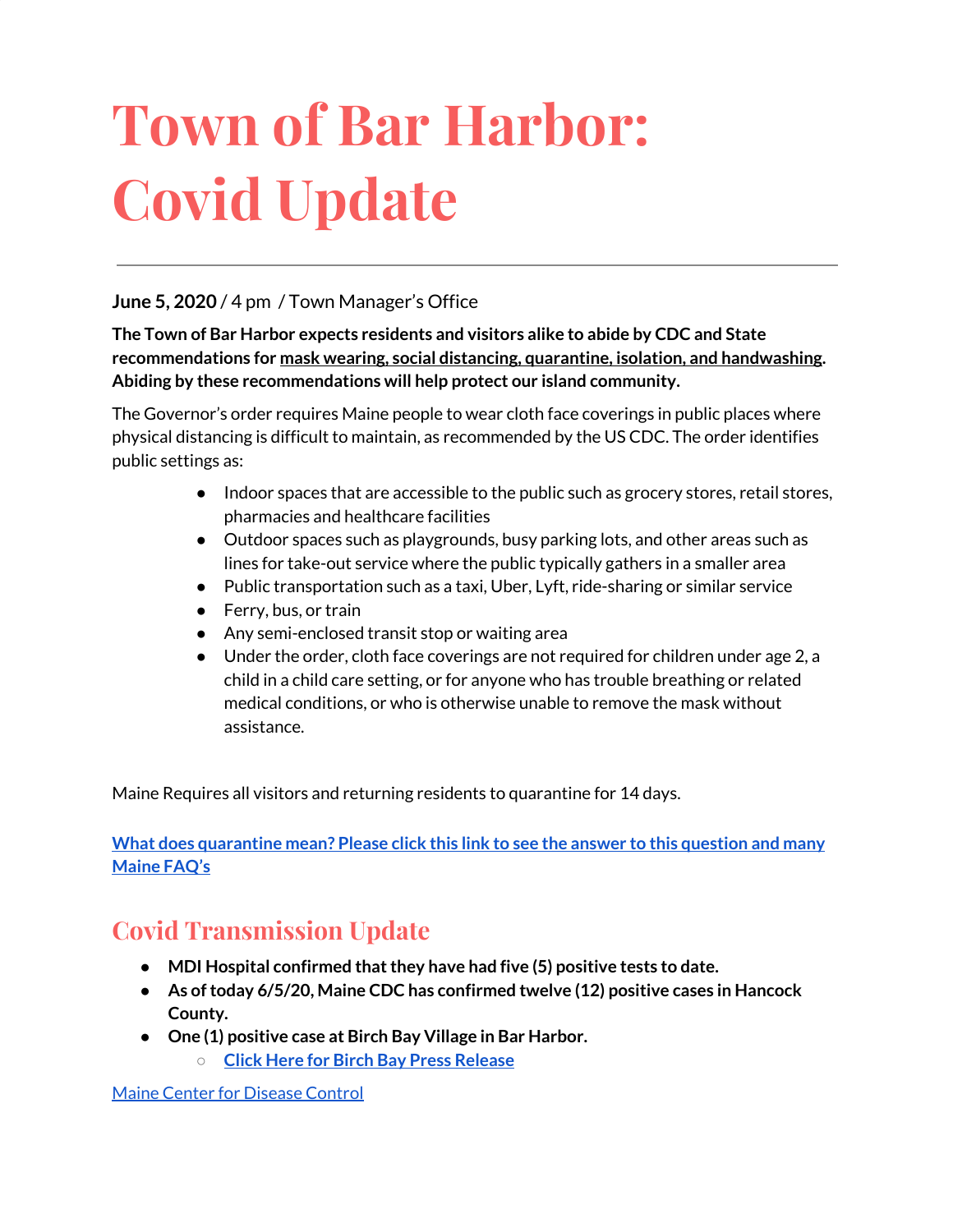# **Public Safety & Municipal News**

- **● The next Town Council meeting will be June 16, 2020, 4:00 PM. Streaming live on Spectrum Channel 1303 or on [Townhallstreams.com](http://townhallstreams.com/)**
- **● Council Actions from the June 2, 2020 meeting.**
	- **○ To write a letter to Governor Mills urging her to:**
		- Lift the 14 day quarantine
		- **Restrict lodging with internal corridors to 50% capacity which should expire atthe end of Phase 2; There should be no capacity restriction for hotels withoutinterior corridors.**
		- **■ Consider implementing the plan thatthe Downeast Covid 19 task force is drafting which consists of surveillance testing of employees and community members, an education campaign about mask wearing and social distancing, and adherence to CDC checklist protocols.**
	- **○ To allow the Parklet program to begin 6/3 for intown businesses.**
		- **■ Click here for link to the Curbside [Temporary](http://www.barharbormaine.gov/CivicAlerts.aspx?AID=671) Outdoor Permit [Application](http://www.barharbormaine.gov/CivicAlerts.aspx?AID=671)**
	- **○ To allow additional"temporary pandemic signage"**
		- **Call Code Enforcement for more information 288-3329**
	- **○ To allow retail stores to exhibit merchandise outside their doors but notto encroach on sidewalks or the entry/exit.**
		- **■ Contact Fire Chief for more information 288-5554**
- **● All Comfort Stations (bathrooms) exceptthe ones at Village Green are open.**
- **● All in-town benches & bollards are installed for the season.**
- The Park Street and Town Hill Playgrounds are now open to the public.
- Municipal Offices are now open to the public. Please wear a mask and practice social distancing to reduce exposure and risk to staff.
- Parking meters are being installed and will go live on June 1st.
- Transfer Station Permit Stickers New residents or residents with new vehicles may obtain a new permit sticker at both the Transfer Station and the Town's Finance Office during normal business hours.
- Compost Compost is currently available at the Public Works facility in Hulls Cove from 8:00 am to 2:45 pm, Monday - Friday.
- Metal Pile Metal pile is now open for metal drop-off at the Public Works facility in Hulls Cove from 7:00 am to 3:30 pm, Monday - Friday.
- THE FINANCE OFFICE IS OPEN M-F 8:30 AM TO 5:00 PM
	- $\circ$  To make your transaction as efficient as possible here is a list of things you need to be prepared. PLEASE NOTE: THE FINANCE OFFICE IS LIMITED TO TWO PEOPLE AT A TIME.
	- If you are making a payment and you do not need a receipt, you may leave your payments in the secured hallway drop box. Please do not leave cash.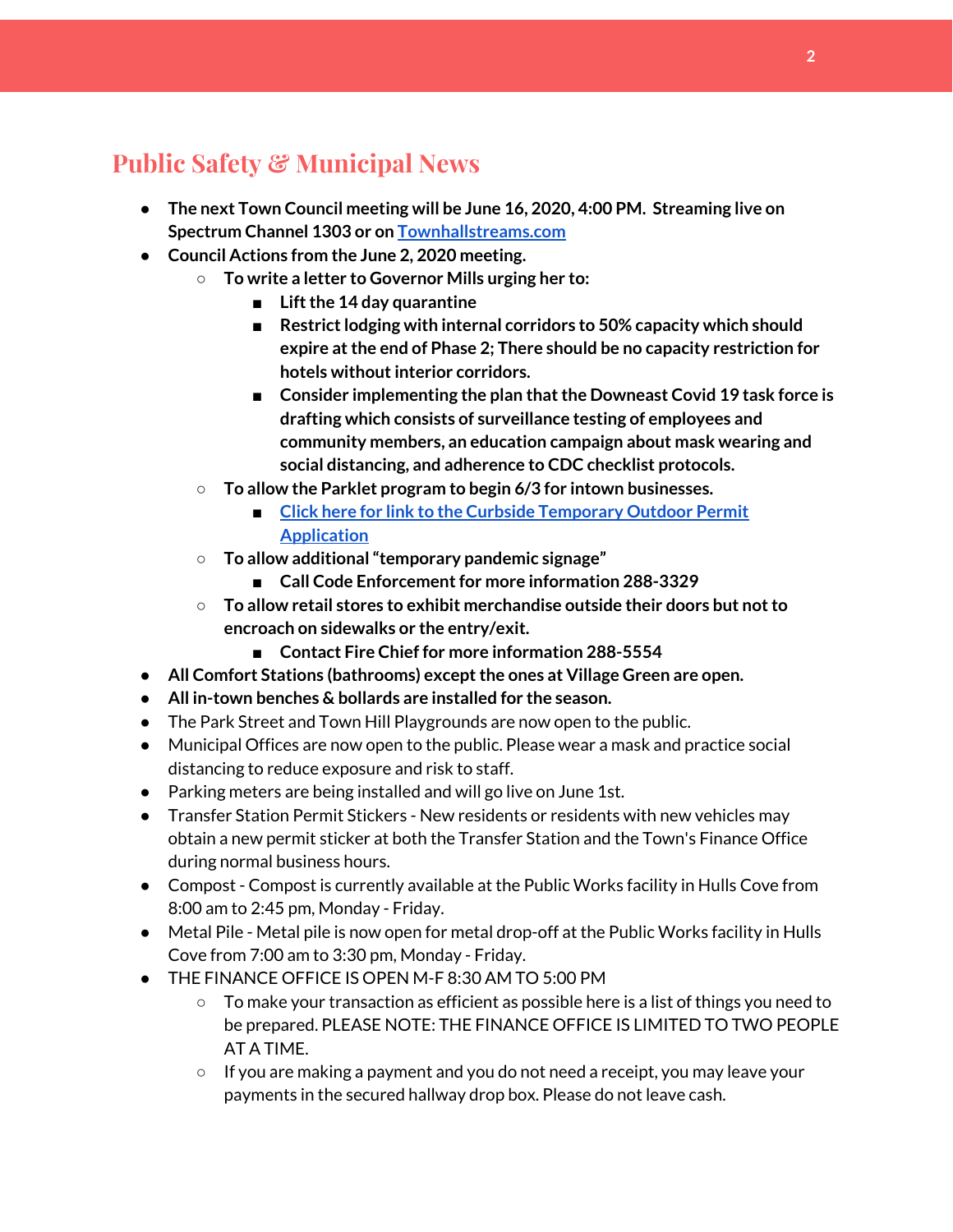- DOCUMENTS AND COMPLETED PAPERWORK NEEDED FOR VEHICLE REGISTRATIONS:
- 1. For re-registrations:
	- Last year's registration
	- CURRENT proof of insurance on the vehicle you intend to register.
	- Current mileage
- 2. For new registrations purchased from a MAINE dealer
	- Blue title application
	- Bill of sale showing proof of sales tax paid at the dealer.
	- CURRENT proof of insurance on the vehicle you intend to register.
	- If the vehicle is a lease, you also need to provide the lease agreement.
	- **\*\*NOTE:** The owner must be present to do the first time registration.
- 3. For new registrations purchased from a private seller.
	- Original title signed over to you by the original owner(s).
	- Detailed bill of sale including the vehicle information, purchase price, signature of seller.
	- CURRENT proof of insurance on the vehicle you intend to register.
	- COMPLETED MVT-2 Application for Certificate of Title. (This document is in the hallway for you to fill out ahead of time.)
	- COMPLETED Use Tax Certificate. (This document is in the hallway for you to fill out ahead of time.)
	- **\*\*NOTE: The purchaser(s) must be present to do the first time registration.**
- $\circ$  4. For new registrations that were registered previously in your name in another state:
	- Original out of state title in your name(s).
	- The out of state registration in your name(s).
	- CURRENT proof of insurance on the vehicle you intend to register.
	- COMPLETED MVT-2 Application for Certificate of Title. (This document is in the hallway for you to fill out ahead of time.)
	- COMPLETED Use Tax Certificate. (This document is in the hallway for you to fill out ahead of time.)
	- **■** \*\*NOTE: The purchaser(s) must be present to do the first time registration.
- Town of Bar Harbor Town Meeting has been rescheduled for June 30th, and the Election will be held on July 14th.
- BURN PERMITS: Burn permits are not being written by BHFD at this time but residents can get a permit online at <https://www13.informe.org/burnpermit/public/index.html>. If unable to obtain a permit online, it is because the fire department is not allowing burning for the day.
- CDC Announces [Modifications](https://www.cdc.gov/media/releases/2020/s0409-modifications-extension-no-sail-ships.html) and Extension of No Sail Order for All Cruise Ships
- Police Department: The Town's Police Department is tasked with enforcing the Governor's Essential Business [Mandate](https://www.maine.gov/governor/mills/sites/maine.gov.governor.mills/files/inline-files/An%20Order%20Regarding%20Essential%20Businesses%20and%20Operations%20.pdf) to ensure that all non essential businesses are complying with the order to close. Please call the department 288-3391 for more information.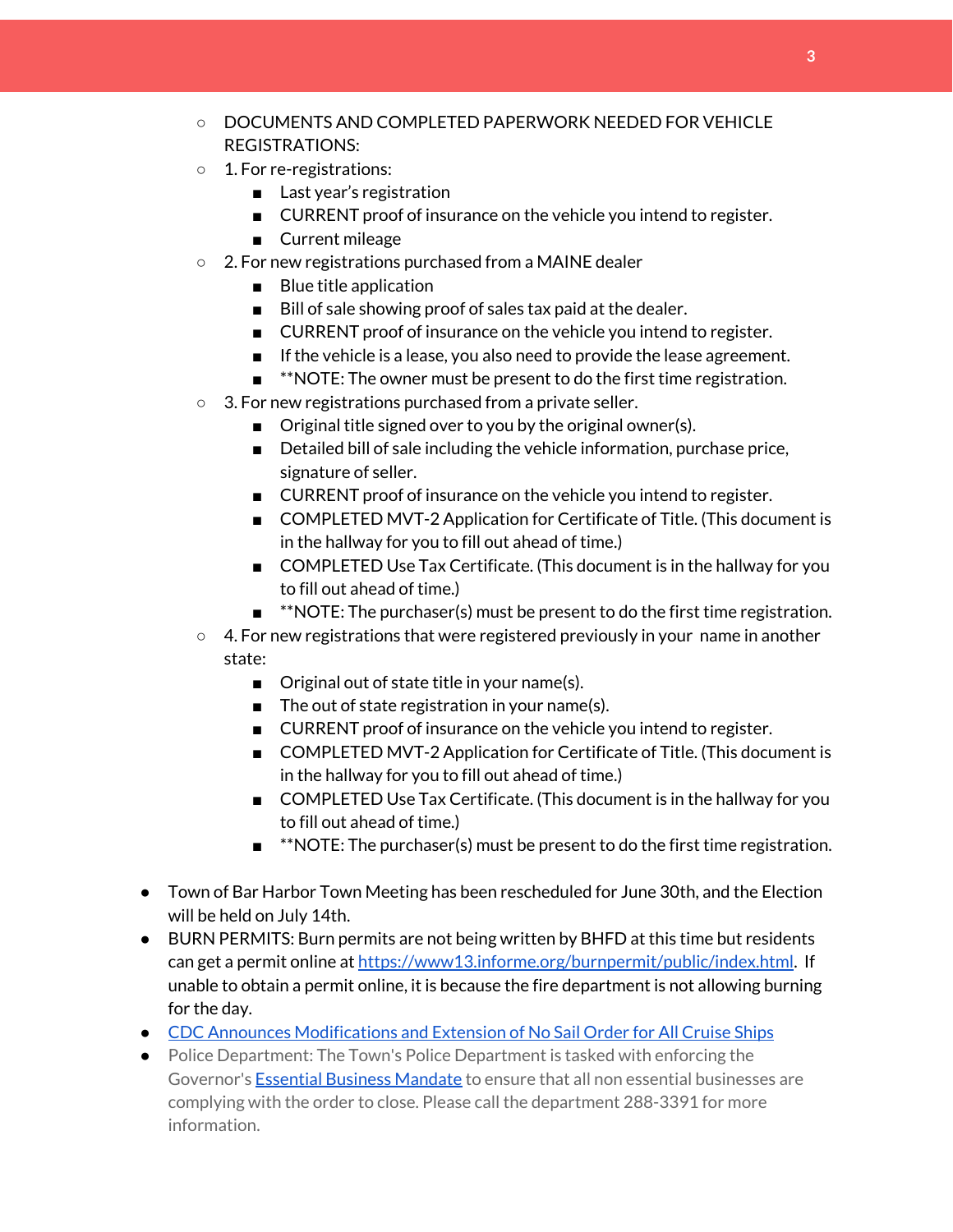## **Island Explorer**

Downeast Transportation, in consultation with its partners, has decided to indefinitely postpone Island Explorer bus system service for 2020 due to the COVID-19 pandemic.

# **MDI Hospital**

#### **16 Ways to Help Reduce Covid [Anxiety](https://www.mdihospital.org/news/16-ways-to-help-reduce-covid-19-anxiety/)**

#### **[Nutrition](https://www.mdihospital.org/news/16-ways-to-help-reduce-covid-19-anxiety/) during Covid 19**

**MDI Hospital Coronavirus Call Center :**If you are having symptoms or think you may have been exposed to COVID-19, call your primary care provider. If you do not have one, reach out to our Coronavirus Call Center at 207-801-5900. Calling ahead helps our dedicated health care professionals provide the best possible care and protects those in our community who are most vulnerable.

#### Remember: **PLEASE CALL AHEAD**

MDI Hospital has suspended visitation. There are several exceptions, please visit this website to learn more.

MDI [Hospital](https://www.mdihospital.org/covid-19/?fbclid=IwAR2Q31t4a6H1pxDfUeqSzFcmp5UbRlSwe93i58zEkHstfexp5EgoHB5cxGU) Covid Updates

## **Bar Harbor Chamber of Commerce**

**If you have ideas that would help Bar Harbor businesses during this time, please email concepts to Chamber Director Alf Anderson: [alf@barharborinfo.com](mailto:alf@barharborinfo.com)**

Includes resource lists for visitors and businesses

<https://www.visitbarharbor.com/member-center-coronavirus-resources>

## **School Information: Conners Emerson & MDI High School**

**SCHOOL LUNCH :**

**MDI High School**

**GRADUATION: Sunday, June 7th at 5:00 pm**

**Summer Food Program:** The State of Maine is offering financial support for those families impacted by the pandemic. If your child(ren) qualified for free or reduced lunch during the time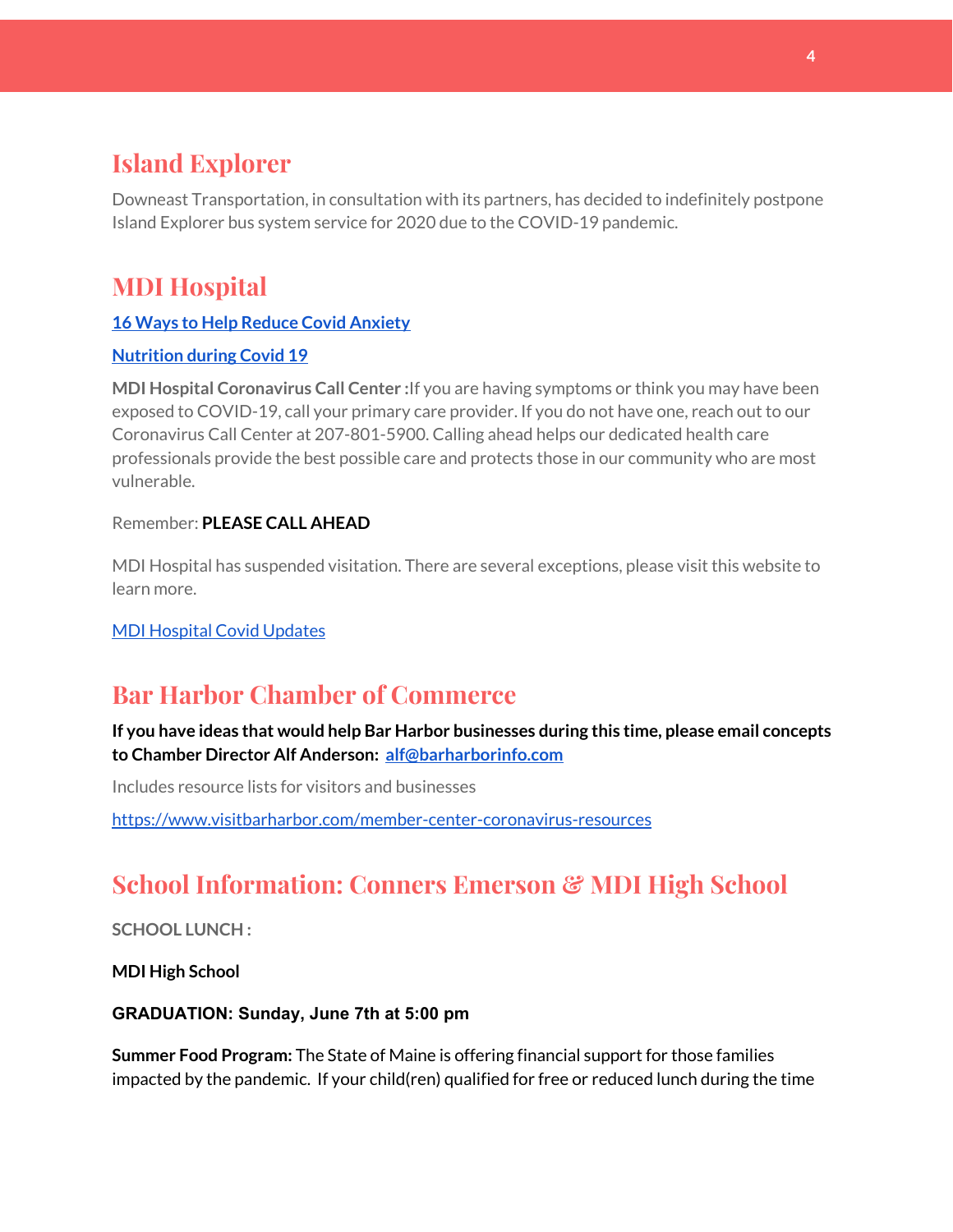they were in school (August-March), you should qualify for the Pandemic EBT (electronic banking) card. The Pandemic EBT offers \$5.04 per student in the household per day.

Call 1-855-797-4357 and speak with an eligibility specialist, who will assist you in getting your card. (No more forms to fill out) You may also want to check to see if you qualify for SNAP or TANDF benefits.

Note: All information is confidential.

#### **USDA [Pandemic](http://track.spe.schoolmessenger.com/f/a/j6GQx4nFl3Rld4Q68tYCuA~~/AAAAAQA~/RgRgu5_JP0SlaHR0cHM6Ly9tYWlsLmdvb2dsZS5jb20vbWFpbC91LzAvP3RhYj1jbSNzZWFyY2gvZnJvbSUzQStiZWVzbGV5L1doY3RLSlZyQ0NUS1JmUldCTFdkUVpGZ2pUVlhNdkRwUVpIa2NoRkJCc3NGcHJxZEtnWFF3S05Tamt3R1RxTFpaS21wTkRHP3Byb2plY3Rvcj0xJm1lc3NhZ2VQYXJ0SWQ9MC4xVwdzY2hvb2xtQgoARkls2l72Ls-jUhhiYXJoYXJib3JqZXdlbEBnbWFpbC5jb21YBAAAAAE~) EBT program**

#### **School Emails and Websites**

<http://www.mdirss.org/>

**Latest email update from [Principal](https://docs.google.com/document/d/1OKDsYNtOgV0FI9xAcXwQvenOKLV0S2vBg1o5jtu5CrE/edit?usp=sharing) Haney MDI High School - Retrieve and Return Latest email update from Conners [Emerson](https://docs.google.com/document/d/1v3pgkG6Q-9S3gisuUIj4etPVDwgBKl4P00JBkvZr-kk/edit?usp=sharing) School - Summer Food program** Latest email update from [Superintendent](https://docs.google.com/document/d/1fzeCbc8gpTSKmUaDoQH1Avx5PVl-h0reFphXrT1eUNA/edit?usp=sharing) Marc Gousse - Summer and Fall Planning

#### **Mental Health**

[National Alliance on Mental Illness Maine](https://www.namimaine.org/) [Maine DHHS - Hotlines/Crisis Numbers](https://www.maine.gov/dhhs/hotlines.shtml) Crisis [Services](https://www.sweetser.org/programs-services/services-for-adults/crisis-services/)

#### **Acadia National Park**

**See latest [alertfrom](https://www.nps.gov/acad/planyourvisit/conditions.htm) ANP : Carriage Roads Open to Hikers and Walkers**

### **Land & Garden Preserve**

The Asticou Azalea Garden is now open each Thursday through Sunday from 10 a.m. to 2 p.m. until at least early August.

Thuya Garden and the Abby Aldrich Rockefeller Garden remain closed for the time being. Notifications of opening schedules will be published as they are finalized.

Little Long Pond, Asticou Landing, Terraces and Lookouts are open daily from dawn to dusk.

Land & Garden [Preserve.](http://r20.rs6.net/tn.jsp?f=001c2c44O_Y4Bmt5GaCvu5yAYkz89M8Lwr9w3wPmKga-jL0VkXmrA_iCBnJWeKd-r-c_wiOF7jNYC-QzXJMviI1ynfM6TwSp8c5otfuaSIRTDcq5nn2rk6dJCDjoN3eBqPHJKFYoFyk9hM2S6_Umc9OISkK5B4CYWoH5SoIKNOTrvM=&c=hkvlfXnwmFjdodNWvqArIvDg3SgMq59MugFS-G4pB0EsTcKrtCXmmw==&ch=dosMVM0pVLoaympYuEEiXtIerW5cx-__Cn3S8zZpZ16TXMeGogAN8g==)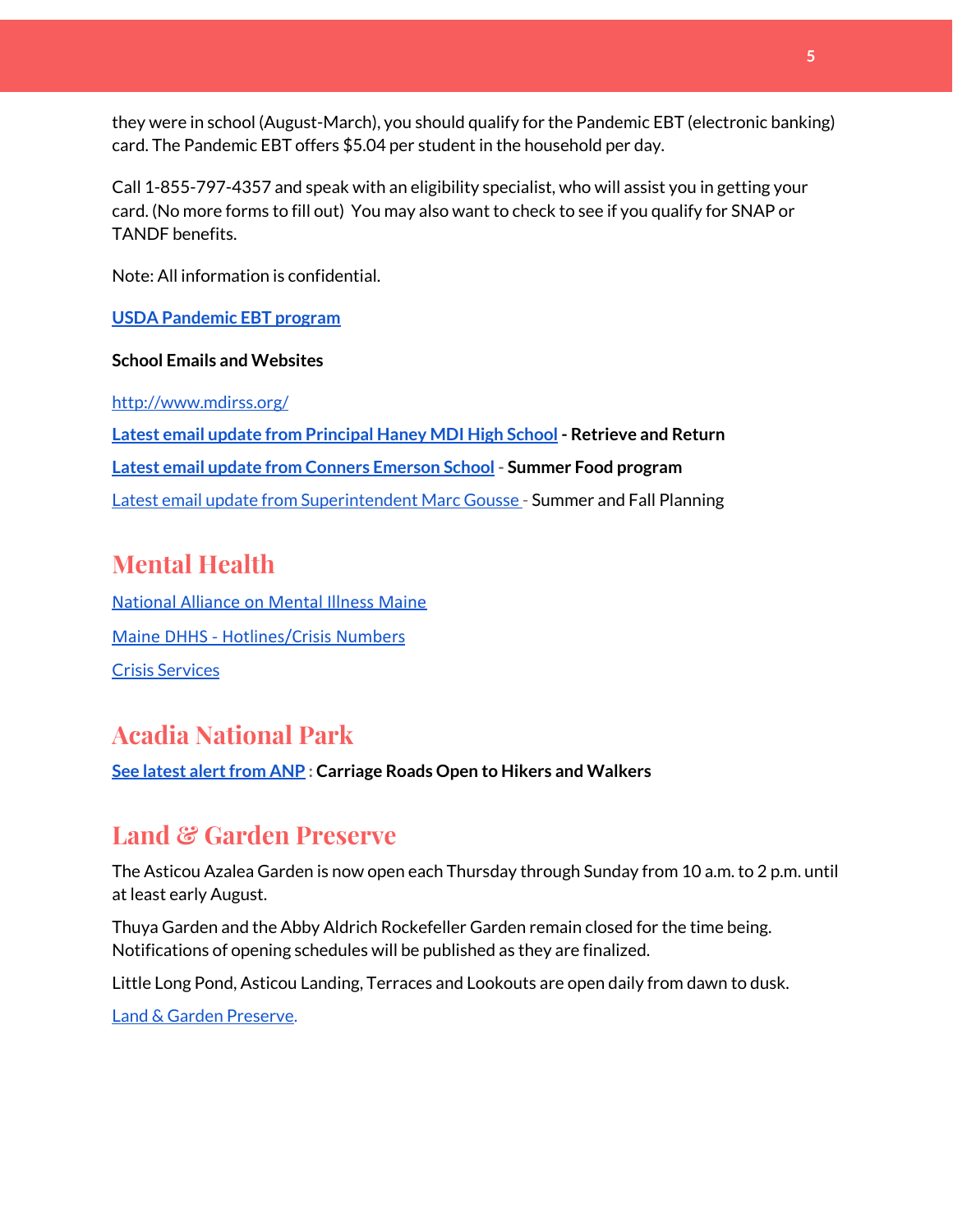## **Community Resources**

#### **Healthy Acadia [Newsletter](https://mailchi.mp/healthyacadia.org/may25_2020?e=e6ccd2569f) 5/25/20**

Open Table MDI – Building [Community,](https://www.opentablemdi.org/) One Meal at a Time is delivering meals twice a week, free of charge, to anyone who requests them (MDI wide), as well as once a week curbside pick up. They are donation based and the food is healthy and tasty.

Jesup [Memorial](https://jesuplibrary.org/) Library educational resources

Mount Desert 365 Resource [Spreadsheet](https://docs.google.com/spreadsheets/d/1okAx6HSsgXZY9CGH07Dzi6rqe7a6m4dLCPKot2Li7Ek/edit?usp=sharing) is a resource list for all of MDI

Project Open: A community [spreadsheet](https://docs.google.com/spreadsheets/d/1dBicBiBXGzzWEFd9oqL7EBDbFWjDCPl6SSMea_Kt4pc/htmlview#) letting residents and visitors know what island [businesses](https://docs.google.com/spreadsheets/d/1dBicBiBXGzzWEFd9oqL7EBDbFWjDCPl6SSMea_Kt4pc/htmlview#) are open

Mount Desert Island [Community](https://www.mdicr.org/) Response is a resource list for all of MDI

Bar [Harbor](https://www.barharborfoodpantry.org/) Food Pantry

**Help Request to MDI [Community](https://docs.google.com/forms/d/e/1FAIpQLSeZfu0tCcthHc9oL7tPomVRdniYiE7nbT_kkK9iCSRgqDhOvQ/viewform) Helpers** 

**Ways to Help**

MDI [Nonprofit](https://sites.google.com/mdina.org/public/sos-mdi?authuser=0) Alliance : Share Our Stimulus : share stimulus money with local nonprofits.

MDI [Community](https://docs.google.com/forms/d/e/1FAIpQLSe_CJUFdVvwJkmymWRqUeK8bx3m7n4uSOuUPYHqXSAyH2DBoQ/viewform?fbclid=IwAR25hjnWGhnMP0lOWMcBPRBumhtQCJGZO4hlk-T-VjNGZljL1kVX5pWrL6U) Helpers

Island [Connections](http://islconnections.org/contact-us/)

#### **Government News & Mandates**

**[Governor](https://www.maine.gov/governor/mills/) Mills: Latest Updates :**

- **● In Light of Data Trends, Mills [Administration](https://www.maine.gov/governor/mills/news/light-data-trends-mills-administration-accelerates-business-openings-rural-counties-2020-06-04) Accelerates Business Openings in Rural Counties | Office of [Governor](https://www.maine.gov/governor/mills/news/light-data-trends-mills-administration-accelerates-business-openings-rural-counties-2020-06-04) Janet T. Mills** 6/4
- Governor Mills Issues Executive Order Allowing for Easing of [Restrictions](https://www.maine.gov/governor/mills/news/governor-mills-issues-executive-order-allowing-easing-restrictions-restarting-maine-plan) As Restarting Maine Plan [Progresses](https://www.maine.gov/governor/mills/news/governor-mills-issues-executive-order-allowing-easing-restrictions-restarting-maine-plan) 5/29
- Mills [Administration](https://www.maine.gov/governor/mills/news/mills-administration-announces-update-restarting-maines-economy-plan-2020-05-27) Announces Update to Restarting Maine's Economy Plan
- Governor Mills [Announces](https://www.maine.gov/governor/mills/news/governor-mills-announces-new-major-federal-funding-will-be-used-expand-lab-and-testing) New Major Federal Funding Will Be Used To Expand Lab and Testing [Capacity](https://www.maine.gov/governor/mills/news/governor-mills-announces-new-major-federal-funding-will-be-used-expand-lab-and-testing) Across Maine
- Mills [Announces](https://www.maine.gov/governor/mills/) Changes to Opening Plans, RV Parks and Campgrounds
- Mills [Announces](https://www.maine.gov/governor/mills/news/maine-eliminates-testing-prioritization-expands-testing-anyone-suspected-having-covid-19-2020) Expanded Testing Capability

Pandemic [Unemployment](https://www.maine.gov/unemployment/pua/) Assistance

Maine [Tourism](https://www.mainetourism.com/maine-tourism-relief-fund/) Relief Fund: Apply For Assistance beginning May 5